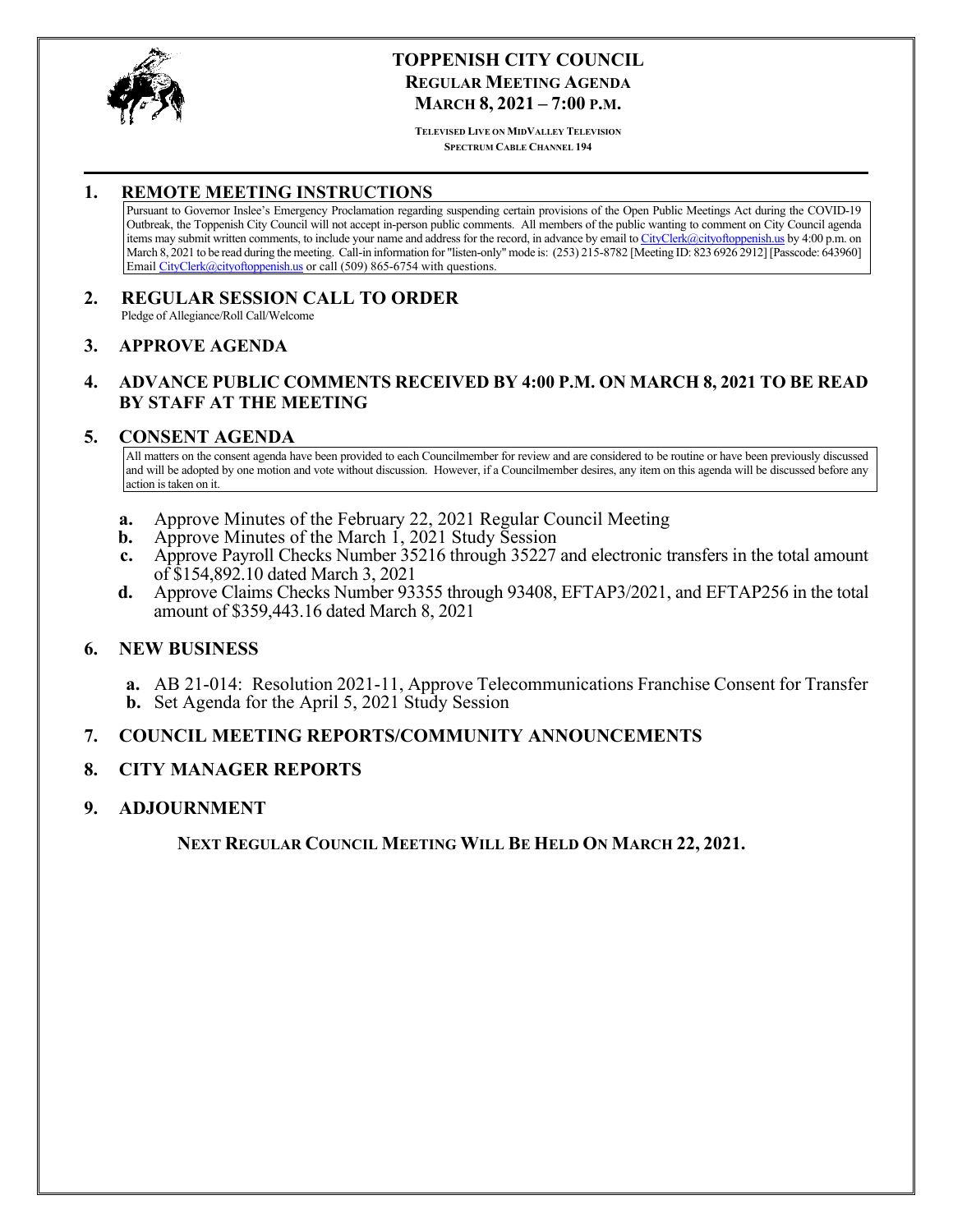# **TOPPENISH CITY COUNCIL Regular Meeting Minutes February 22, 2021**

<span id="page-1-0"></span>Mayor Oaks called the meeting to order at 7:00 p.m.

### **REMOTE MEETING INSTRUCTIONS**

CC Riojas recited the remote meeting instructions for the record pursuant to Governor Inslee's Emergency Proclamation with the temporary suspension of certain provisions of the Open Public Meetings Act during the COVID-19 Outbreak that prohibit all in-person public comments. In addition, she recited the instructions to attend the meeting in "listen only" mode by using the call-in phone number.

#### **ROLL CALL**

Remote Attendees: Mayor Mark Oaks, Mayor Pro Tem Elpidia Saavedra, and Councilmembers Loren Belton, Juan Ceja, Naila Duval, George Garcia, and Clara Jiménez. Remote Staff: City Manager Lance Hoyt (CM Hoyt), City Attorney Gary Cuillier, Administrative Services Director Debbie Zabell, Permit Coordinator Victor Shaul, City Clerk Heidi Riojas (CC Riojas), and Cable Television Manager Judy Devall.

CC Riojas conducted roll call for each City Councilmember to respond their attendance at the meeting. Mayor Oaks, Mayor Pro Tem Saavedra, and Councilmembers Belton, Ceja, Duval, Garcia, and Jiménez responded their remote attendance during roll call.

# **APPROVE AGENDA**

Councilmember Jiménez moved, seconded by Mayor Pro Tem Saavedra to approve the February 22, 2021 Agenda. Motion carried unanimously.

# **ADVANCE PUBLIC COMMENTS RECEIVED BY 4:00 P.M. ON FEBRUARY 22, 2021**

CC Riojas noted the City received no public comments by the 4:00 p.m. deadline prior to the meeting.

# **CONSENT AGENDA**

Mayor Pro Tem Saavedra moved, seconded by Councilmember Garcia to approve Consent Agenda items a and d:

- a. Approve Minutes of the February 1, 2021 Study Session
- b. Approve Minutes of the February 8, 2021 Regular Council Meeting
- c. Approve Payroll Checks Number 35205 through 35215 and electronic transfers in the total amount of \$227,371.06 dated February 18, 2021
- d. Approve Claims Checks Number 93286 through 93354 and electronic transfers in the total amount of \$240,703.41 dated February 22, 2021 and void Checks NR93259 and NR93259-2

Motion carried unanimously.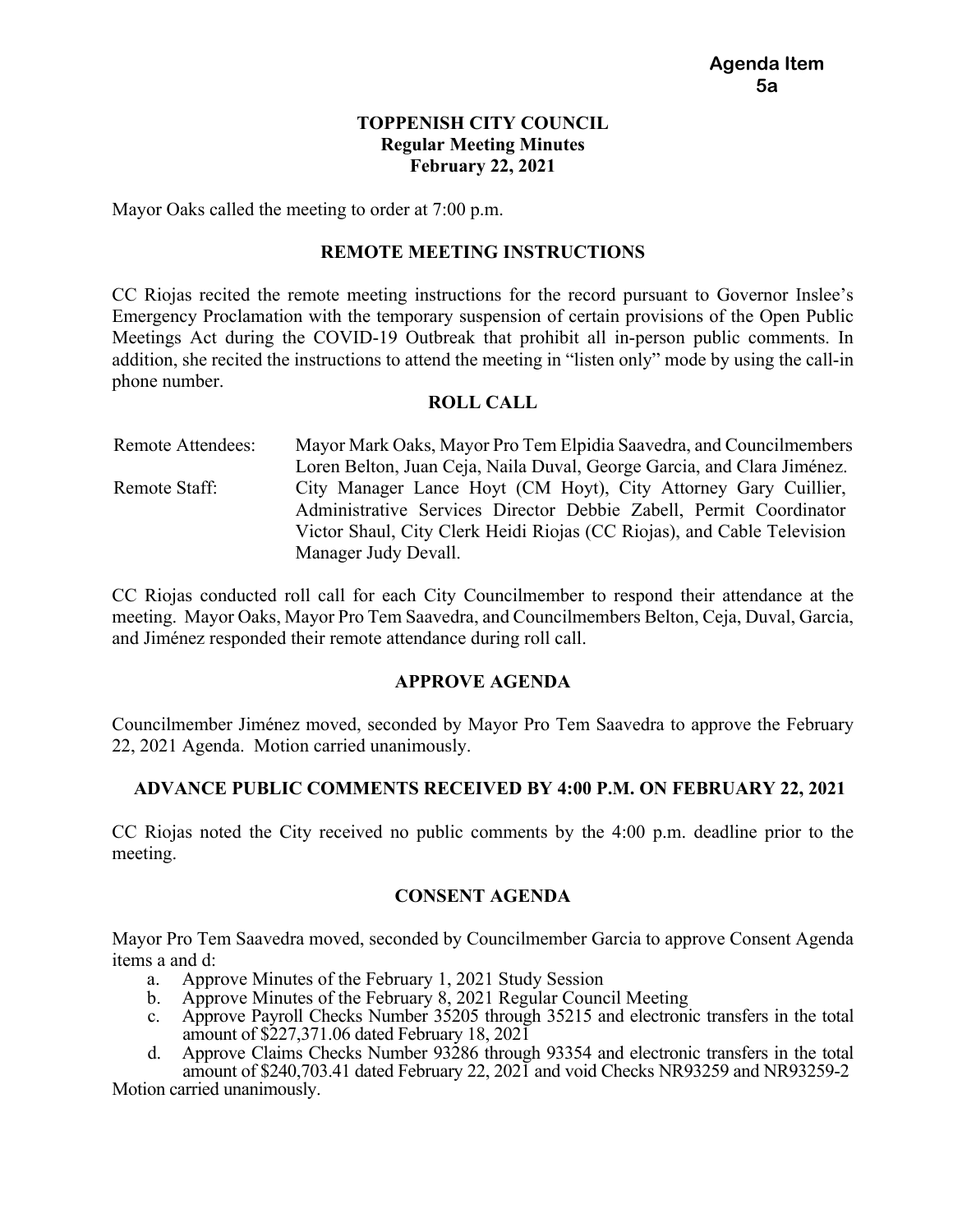### **NEW BUSINESS**

# **Mayor Oaks Read Ordinance 2021-02 into the Record: An Ordinance Amending Section 15.01.010 of the Toppenish Municipal Code for Adoption of Referenced Building Codes and Amendments Thereto.**

Mayor Pro Tem Saavedra moved, seconded by Councilmember Belton to adopt Ordinance 2021-02. Motion carried. Councilmember Jiménez voted no.

**Mayor Oaks Read Ordinance 2021-03 into the Record: An Ordinance Amending and Enacting New Sections to Chapter 15.30 of the Toppenish Municipal Code for Flood Damage Prevention.** 

Councilmember Belton moved, seconded by Councilmember Duval to adopt Ordinance 2021-03. Motion carried. Councilmember Jiménez voted no.

# **Resolution 2021-09: A Resolution Approving Local Agency Federal Aid Project Prospectus with Washington State Department of Transportation for the 2020 Sidewalk Improvements Project.**

Councilmember Jiménez moved, seconded by Councilmember Garcia to approve Resolution 2021- 09. Motion carried unanimously.

# **Resolution 2021-10: A Resolution Approving Local Agency Agreement Supplement with Washington State Department of Transportation for the West First Avenue Sidewalk Improvements Project.**

Councilmember Belton moved, seconded by Councilmember Jiménez to approve Resolution 2021- 10. Motion carried unanimously.

# **Set Agenda for the March 1, 2021 Study Session.**

It was the consensus of Council to have further discussion on Ordinance 2021-01 and updates for the fee resolution.

# **COUNCIL MEETING REPORTS/COMMUNITY ANNOUNCEMENTS**

Councilmember Ceja had nothing to report.

Councilmember Garcia reported his online participation in the AWC City Action Days on February 10, 2021 and February 11, 2021. He noted his delivery of food and snow removal for elderly residents.

Councilmember Belton had nothing to report.

Councilmember Jiménez had nothing to report.

Mayor Pro Tem Saavedra had nothing to report.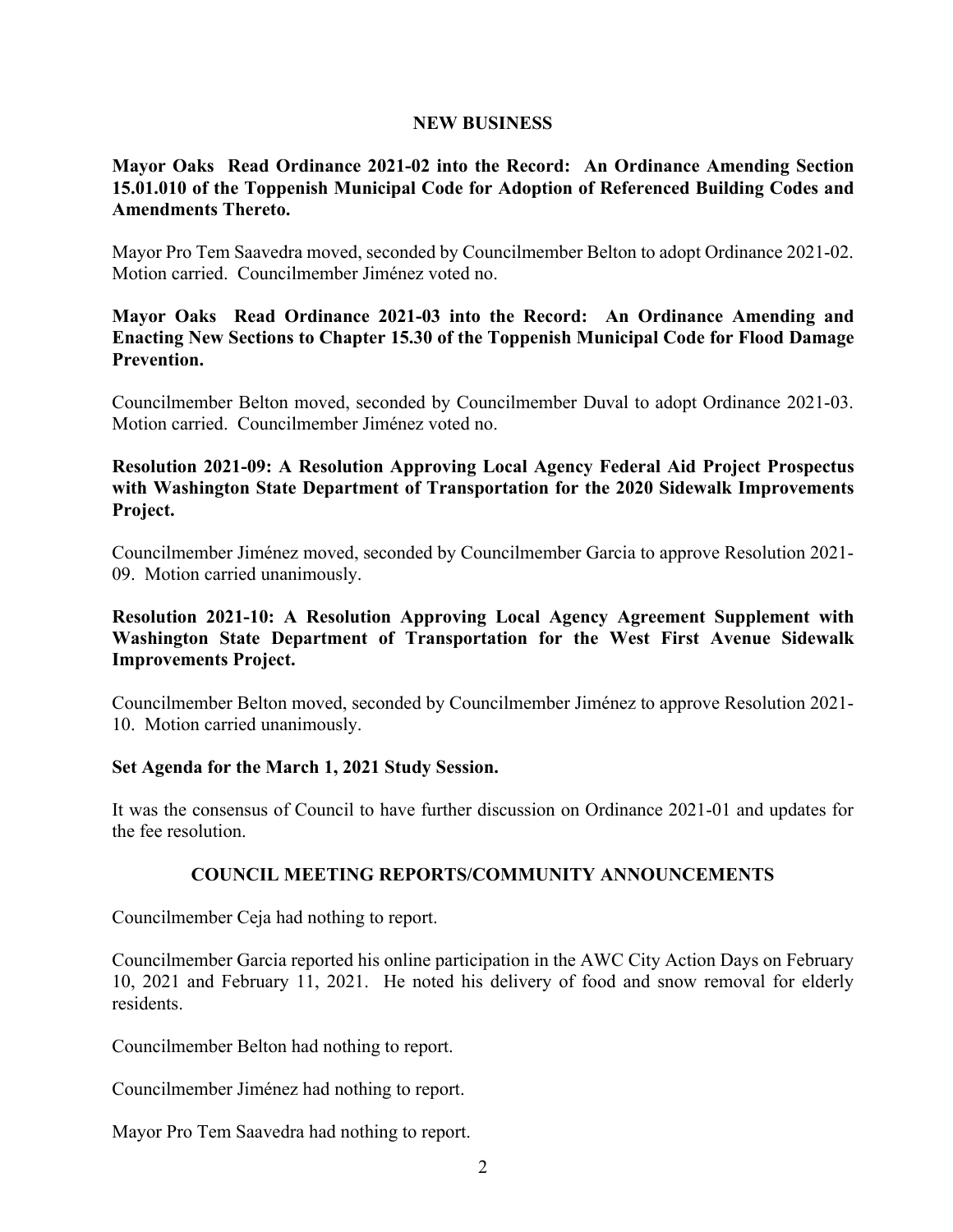Councilmember Duval had nothing to report.

Mayor Oaks had nothing to report.

# **CITY MANAGER REPORT**

CM Hoyt updated Council on the following:

- YVCOG General Membership meeting with presentation by Karen Francis-McWhite with Department of Commerce
- Police Chief Recruitment progress
- Public Works projects
- Extreme Weather Shelter
- Attended AWC virtual City Action Days

# **ADJOURNMENT**

There being no further business to come before the Council, the meeting adjourned at 8:01 p.m.

# MARK OAKS, MAYOR

HEIDI RIOJAS, CMC, CITY CLERK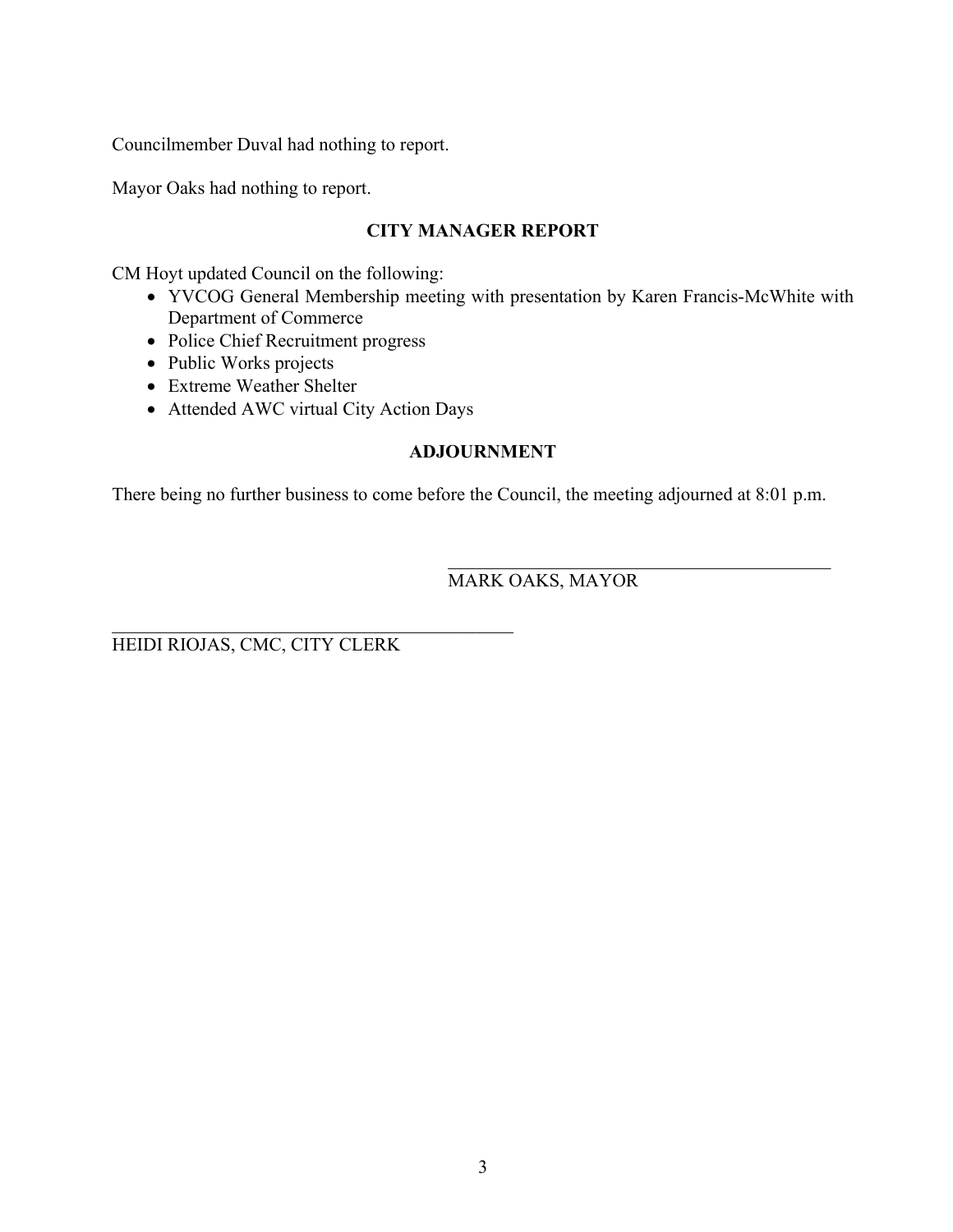# **TOPPENISH CITY COUNCIL Study Session Minutes March 1, 2021**

# **CALL TO ORDER**

<span id="page-4-0"></span>Mayor Oaks called the meeting to order at 5:00 p.m.

#### **REMOTE MEETING INSTRUCTIONS**

CC Riojas recited the remote meeting instructions for the record pursuant to Governor Inslee's Emergency Proclamation with the temporary suspension of certain provisions of the Open Public Meetings Act during the COVID-19 Outbreak, the Toppenish City Council Chambers will not be open for the public to attend the meeting in person. In addition, she recited the instructions to attend the meeting in "listen only" mode by using the call-in phone number.

#### **ROLL CALL**

Remote Attendees: Mayor Mark Oaks, Mayor Pro Tem Elpidia Saavedra, and Councilmembers Loren Belton, Naila Duval, George Garcia, and Clara Jiménez. Absent: Councilmember Juan Ceja Remote Staff: City Manager Lance Hoyt (CM Hoyt), City Attorney Gary Cuillier, Administrative Services Director Debbie Zabell (ASD Zabell), Fire Chief Tim Smith, Interim Chief of Police Tim Bardwell, Permit Services Coordinator Victor Shaul, City Clerk Heidi Riojas (CC Riojas), and Cable Television Manager Judy Devall.

CC Riojas conducted roll call for each City Councilmember to respond their attendance at the meeting. Mayor Oaks, Mayor Pro Tem Saavedra, and Councilmembers Belton, Duval, Garcia, and Jiménez responded their remote attendance during roll call. Councilmember Ceja received an unexcused absence since CC Riojas or CM Hoyt did not receive prior notification of absence before the meeting.

# **CONTINUE DISCUSSION ON PROPOSED ORDINANCE 2021-01, AMENDING CHAPTER 5.65 OF THE TOPPENISH MUNICIPAL CODE FOR SPECIAL EVENT PERMITS**

# **Mayor Oaks Read Ordinance 2021-01 into the Record: An Ordinance Amending and Adding Sections to Chapter 5.65 of the Toppenish Municipal Code Regulating Parades, Athletic Events and Other Special Events Within the City of Toppenish.**

ASD Zabell noted that Council discussed proposed Ordinance 2021-01 during the January 11, 2021 Regular Meeting. During that meeting Council referred the item for further discussion at the March 1, 2021 Study Session to allow staff time to provide additional information regarding the specific number of attendees at parks and at private residences that require to Special Event Permits. After discussion, Council decided to establish rates for an application fee: \$50 resident and \$63 nonresident for applying more than 30 days before an event, and \$75 resident and \$94 nonresident for applying less than 30 days before an event; increasing the threshold for park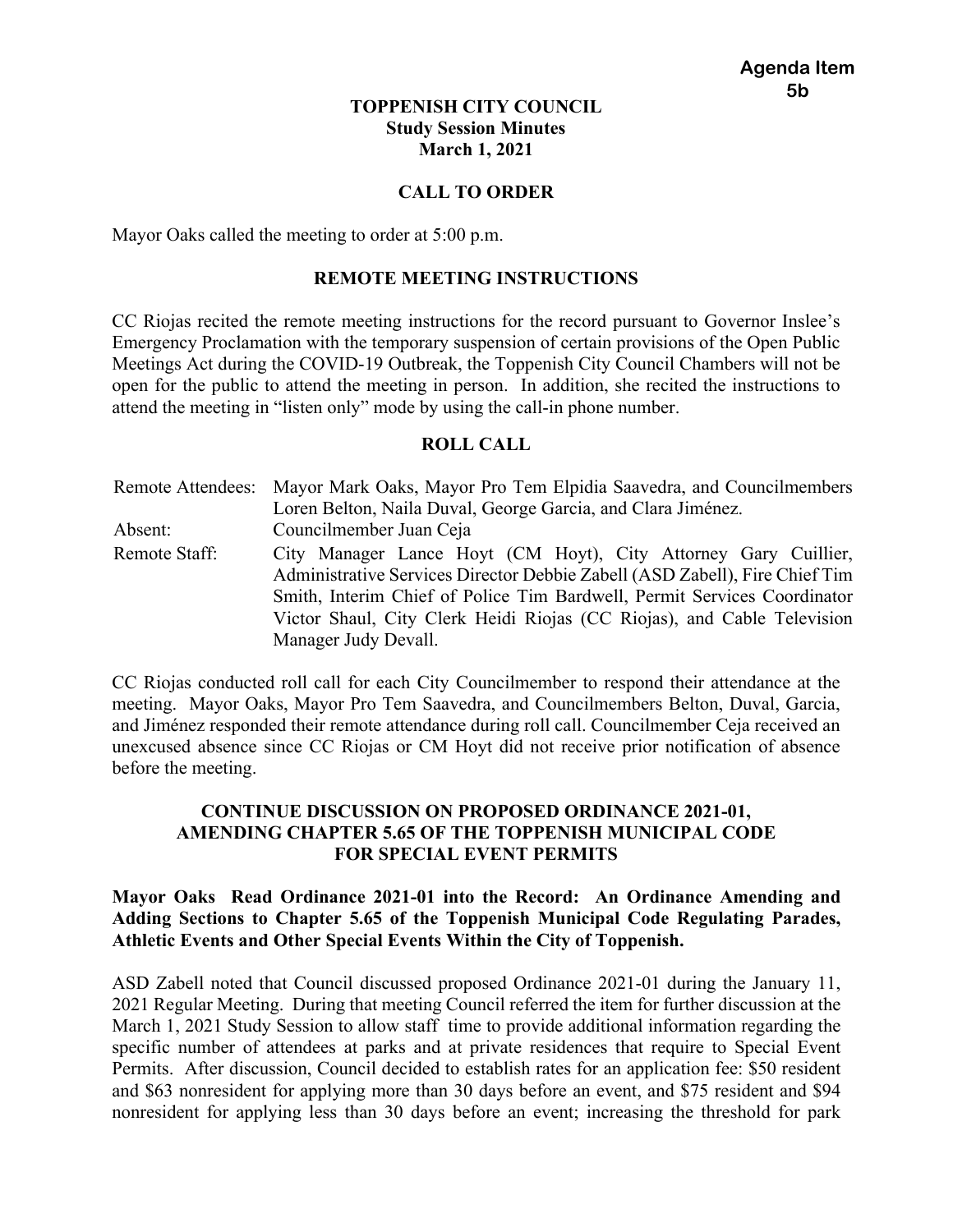attendees to be over 50 people before requiring a Special Event Permit; and maintaining the threshold for private residence attendees to be over 100 people before requiring a Special Event Permit.

Councilmember Jiménez moved, seconded by Councilmember Belton to adopt Ordinance 2021- 01. Motion carried. Councilmember Duval voted no.

# **RECEIVE UPDATES FROM TONY MILLER, DIRECTOR OF YAKIMA COUNTY EMERGENCY MEDICAL SERVICES (EMS) FOR YAKIMA COUNTY'S CURRENT EMS DELIVERY SYSTEM AND YAKIMA COUNTY'S EMS LEVY FOR 2024**

FC Smith and EMS Director Tony Miller updated Council with the plan for the Yakima County EMS delivery system to transition to single source ambulance services. FC Smith noted that a group of impartial members consisting of Fire Chiefs from Ellensburg and Benton County, and a retired EMS Director graded all the proposals. EMS Director Miller summarized for Council the timeline from August 2019 to February 2021 for the Request for Proposals process for the single source ambulance services that will provide better response time and coverage for the lower valley communities.

In addition, FC Smith and EMS Director Miller updated Council on the status of the Yakima County EMS Levy for 2024. EMS Director Miller noted that the EMS Levy will be on the ballot in November 2022. FC Smith stated that the Fire Chiefs decided to modify the formula for the next levy to be onethird based on 80% of assessed property value, one-third based on population, and one-third for total number of EMS calls to reduce the concerns with the distribution of the EMS levy funds.

# **ADJOURNMENT**

There being no further business to come before the Council, the meeting was adjourned at 6:08 p.m.

# MARK OAKS, MAYOR

HEIDI RIOJAS, CMC, CITY CLERK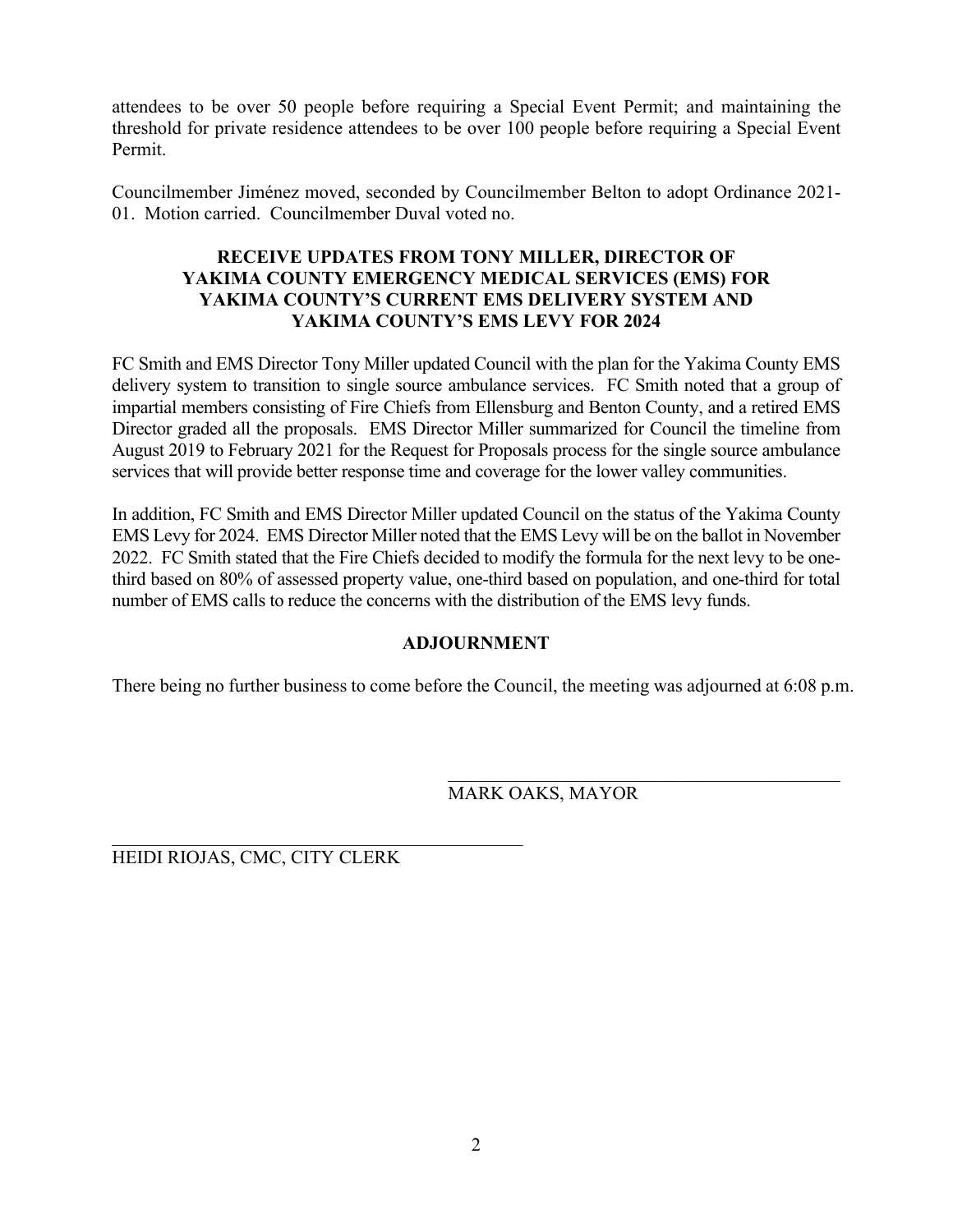# **Payroll Check Register**

Payroll for Period 2/16/2021 - 2/28/2021

<span id="page-6-0"></span>

| <b>Fund Number</b> | <b>Description</b>                          | Amount       |
|--------------------|---------------------------------------------|--------------|
| 001-000-011        | Legislative                                 | \$2,930.84   |
| 001-000-013        | Executive                                   | \$4,380.00   |
| 001-000-014        | Finance, Record                             | \$11,557.87  |
| 001-000-018        | <b>Central Services, Personnel Services</b> | \$5,117.73   |
| 001-000-021        | Law Enforcement                             | \$45,824.22  |
| 001-000-022        | <b>Fire Services</b>                        | \$22,813.86  |
| 001-000-024        | Protective Inspections                      | \$1,059.20   |
| 001-000-058        | <b>Planning and Community Development</b>   | \$264.80     |
| 001-000-076        | Pool, Park Facilities                       | \$3,678.40   |
| 030-000-021        | Criminal Justice Fund                       | \$16,900.92  |
| 101-000-000        | <b>Street Fund</b>                          | \$2,013.35   |
| 108-000-000        | Cemetery Fund                               | \$3,225.10   |
| 401-000-000        | Water Fund                                  | \$10,464.99  |
| 403-000-000        | Wastewater Fund                             | \$11,795.21  |
| 405-000-000        | Solid Waste Fund                            | \$9,062.99   |
| 457-000-000        | Cable TV Fund                               | \$3,802.62   |
|                    | <b>Grand Total</b>                          | \$154,892.10 |

Payroll checks 35216 - 35227 and electronic transfers

I, the undersigned, do hereby certify under penalty of perjury that the materials have been furnished, the services rendered or the labor performed as described herein, that any advance payment is due and payable pursuant to a contract or is available as an option for full or partial fulfillment of a contractual obligation, and that the claim is a just, due and unpaid obligation against the City of Toppenish, and that I am authorized to authenticate and certify to said claim.

Debbie Zabell, Administrative Services Director

March 3, 2021

Date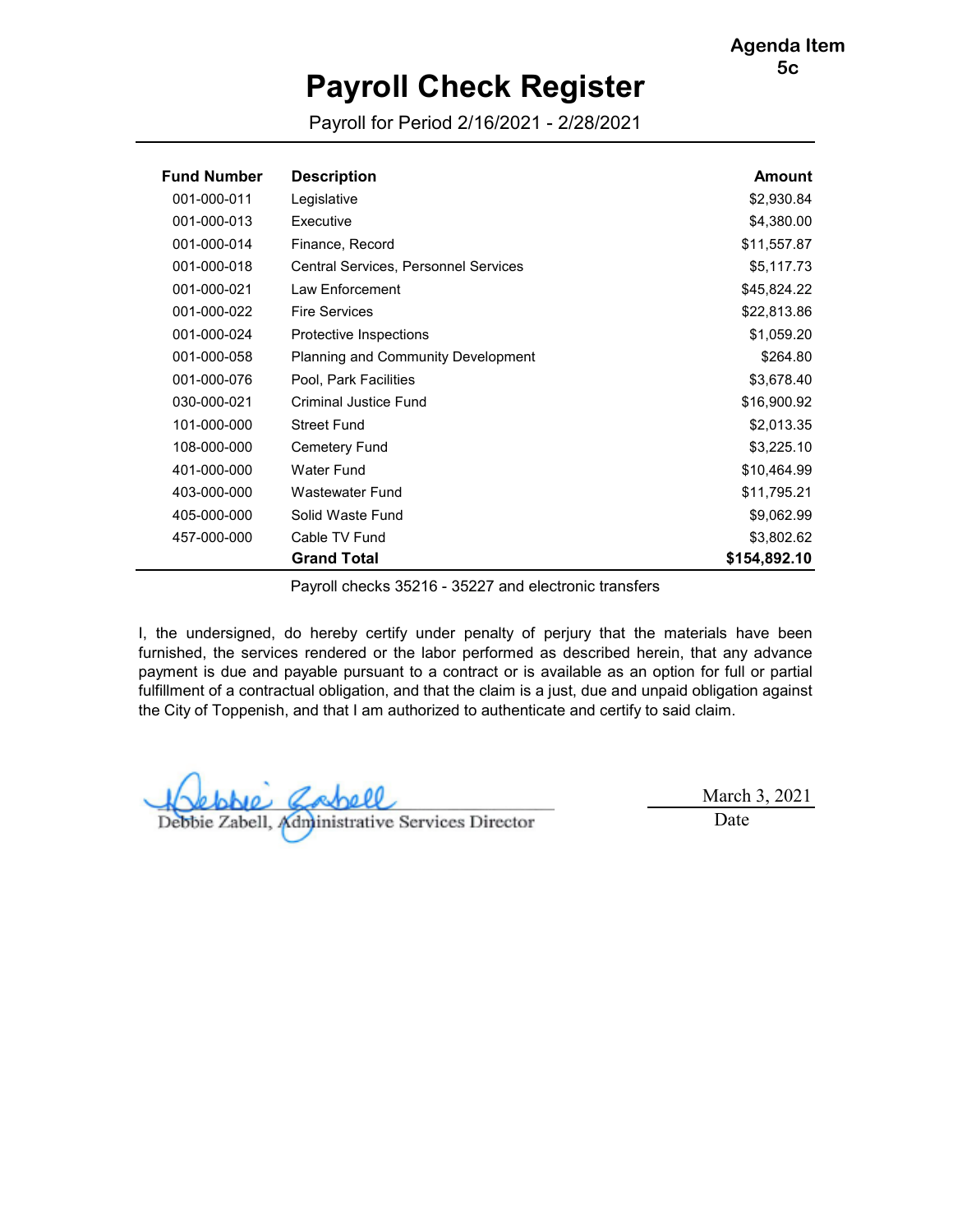**[Agenda Item](#page-0-0) 5d**

# **Accounts Payable Check Register**

February 22, 2021

<span id="page-7-0"></span>

| <b>Number</b> | <b>Vendor Name</b>                                 | <b>Account Description</b>                                | <b>Amount</b> |
|---------------|----------------------------------------------------|-----------------------------------------------------------|---------------|
| 93355         | Castaneda, Ryan                                    | Memberships & Registrations                               | \$91.00       |
| 93356         | Pena, Jose                                         | Memberships & Registrations                               | \$91.00       |
| 93357         | Shah, Sandra                                       | Travel                                                    | \$91.00       |
| 93358         | WA St Dept of Labor & Industries                   | Service Repair/Maintenance City Hall                      | \$134.10      |
| 93359         | 911 Supply Inc.                                    | <b>Office &amp; Operating Supplies</b>                    | \$395.55      |
| 93360         | A WorkSAFE Service, Inc.                           | <b>Professional Services</b>                              | \$35.00       |
| 93361         | Absolute Comfort Technology, LLC                   | Service Repair/Maintenance - Fire Dept<br><b>Building</b> | \$421.20      |
| 93362         | Adams View Glass & Screen, LLC                     | Service Repair/Maintenance Vehicles                       | \$356.40      |
| 93363         | <b>Amazon Capital Services</b>                     | <b>Office &amp; Operating Supplies</b>                    | \$490.92      |
|               |                                                    | Operating/Maintenance Supplies - General                  | \$29.70       |
|               |                                                    | Check Total:                                              | \$520.62      |
| 93364         | <b>Aramark Uniform Services Everett</b><br>Lockbox | Service Repair/Maintenance Police Dept Bldg               | \$15.93       |
| 93365         | Backflow Management, Inc.                          | <b>Cross Connection Program</b>                           | \$2,003.00    |
| 93366         | <b>Bureau of Indian Affairs</b>                    | <b>Irrigation Water</b>                                   | \$1,765.58    |
| 93367         | Cascade Natural Gas Corp.                          | Fuel for Heating                                          | \$1,881.06    |
|               |                                                    | Fuel for Heating - City Hall                              | \$197.64      |
|               |                                                    | Fuel for Heating - Fire                                   | \$589.34      |
|               |                                                    | Fuel for Heating - Police                                 | \$744.70      |
|               |                                                    | Check Total:                                              | \$3,412.74    |
| 93368         | Cintas Corporation #605                            | Rentals                                                   | \$64.23       |
|               |                                                    | Uniform Cleaning                                          | \$274.46      |
|               |                                                    | Check Total:                                              | \$338.69      |
| 93369         | City of Sunnyside - Finance Dept.                  | <b>Corrections Services Sunnyside</b>                     | \$4,213.57    |
| 93370         | Coastal Farm and Home Supply                       | Personal Protective Equipment                             | \$350.86      |
| 93371         | D&G Cleaning LLC.                                  | Janitorial Services - City Hall                           | \$1,200.00    |
|               |                                                    | Janitorial Services - Police Department                   | \$1,200.00    |
|               |                                                    | Check Total:                                              | \$2,400.00    |
| 93372         | Datec, Inc.                                        | Capital Purchase - Equipment                              | \$113.41      |
| 93373         | Dobbs Peterbilt - Yakima, WA                       | Repair & Maintenance - Vehicles                           | \$4,638.06    |
| 93374         | <b>Eurofins Cascade Analytical</b>                 | <b>Professional Services</b>                              | \$962.00      |
| 93375         | <b>Federal Express Corporation</b>                 | Postage                                                   | \$69.13       |
| 93376         | <b>Federated Auto Parts</b>                        | Operating/Maintenance Supplies - General                  | \$411.44      |
| 93377         | Gray & Osborne, Inc.                               | Sewer System Imp (Ph#4) - Engineering                     | \$85,183.71   |
| 93378         | Howards Tire Factory Inc                           | Repair & Maintenance - Vehicles                           | \$199.69      |
| 93379         | Ideal Lumber & Hardware, Inc.                      | <b>Graffiti Program Supplies</b>                          | \$56.99       |
|               |                                                    | Operating/Maint. Supplies - General                       | \$64.26       |
|               |                                                    | Operating/Maintenance Supplies - General                  | \$170.78      |
|               |                                                    | Service Repair/Maintenance                                | \$19.42       |
|               |                                                    | Service Repair/Maintenance Police Dept Bldg               | \$76.55       |
|               |                                                    | Service Repair/Maintenance Vehicles                       | \$25.72       |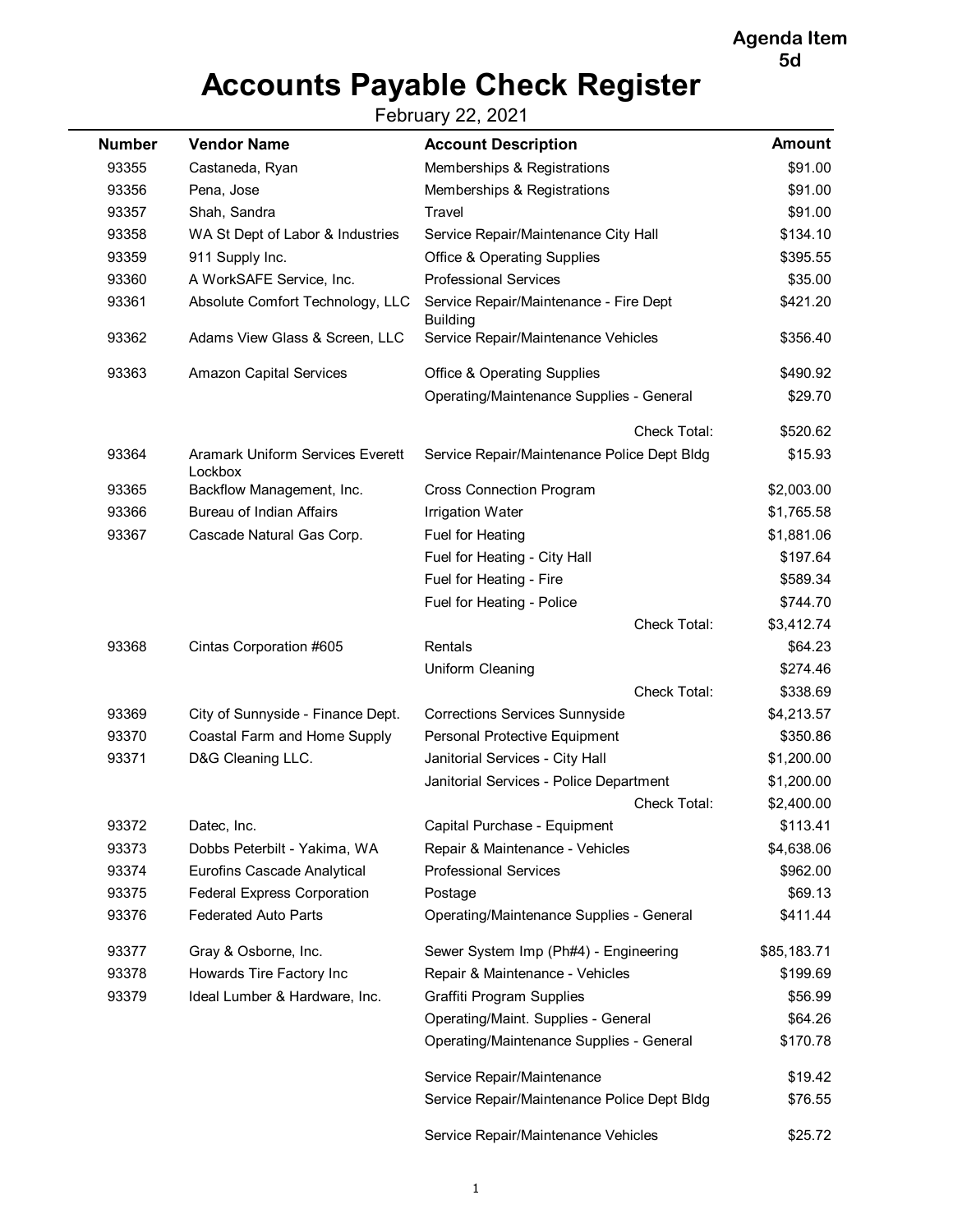| Number | <b>Vendor Name</b>                | <b>Account Description</b>                       | <b>Amount</b> |
|--------|-----------------------------------|--------------------------------------------------|---------------|
|        |                                   | Small Tools & Minor Equipment                    | \$12.95       |
|        |                                   | <b>Check Total:</b>                              | \$426.67      |
| 93380  | Intermedia.net Inc.               | Telephone                                        | \$144.44      |
| 93381  | Lightning Graphics, Inc.          | Operating/Maintenance Supplies - General         | \$112.35      |
| 93382  | Lynden Precast LLC                | Liners & Markers                                 | \$1,286.25    |
| 93383  | Mora, Arthur R                    | Counsel for Indigents                            | \$5,100.00    |
| 93384  | Municipal Emergency Services Inc. | Personal Protective Equipment                    | \$509.37      |
|        |                                   | Small Tools & Minor Equipment                    | \$149,436.67  |
|        |                                   | Uniforms & Clothing                              | \$452.52      |
|        |                                   | Check Total:                                     | \$150,398.56  |
| 93385  | Office Depot Card Plan            | <b>Office &amp; Operating Supplies</b>           | \$28.94       |
|        |                                   | <b>Office Supplies</b>                           | \$42.42       |
|        |                                   | Check Total:                                     | \$71.36       |
| 93386  | Ogden Murphy Wallace Attorneys    | Legal Services                                   | \$240.00      |
| 93387  | One Call Concepts, Inc.           | <b>Professional Services</b>                     | \$29.96       |
| 93388  | O'Reilly Auto Parts               | <b>Operating/Maintenance Supplies - Vehicles</b> | \$103.55      |
| 93389  | Pacific Office Automation         | Rentals                                          | \$11.01       |
| 93390  | Pacific Power & Light Co.         | Electricity                                      | \$3,832.35    |
|        |                                   | Electricity - Cemetery                           | \$172.48      |
|        |                                   | Electricity - Parks                              | \$588.37      |
|        |                                   | <b>Electricity - Street Lights</b>               | \$4,136.39    |
|        |                                   | <b>Lift Station Electricity</b>                  | \$688.67      |
|        |                                   | Repair & Maintenance Equipment                   | \$467.46      |
|        |                                   | <b>WWTP Electricity</b>                          | \$6,954.10    |
|        |                                   | Check Total:                                     | \$16,839.82   |
| 93391  | <b>Peabody Communications</b>     | Memberships & Registrations                      | \$1,850.00    |
| 93392  | <b>Screening Mimies</b>           | Personal Protective Equipment                    | \$116.86      |
| 93393  | Sea Western, Inc.                 | Service Repair/Maintenance Equipment             | \$943.03      |
| 93394  | Spectrum                          | <b>Professional Services</b>                     | \$126.85      |
| 93395  | Summit Law Group                  | <b>Legal Services</b>                            | \$368.50      |
| 93396  | TestAmerica Laboratories, Inc.    | <b>Professional Services</b>                     | \$1,357.50    |
| 93397  | The Greg Prothman Company         | <b>Professional Services</b>                     | \$6,666.67    |
| 93398  | The Janitor's Closet              | Janitorial Services - Police Department          | \$97.37       |
|        |                                   | Operating/Maint. Supplies                        | \$113.24      |
|        |                                   | <b>Check Total:</b>                              | \$210.61      |
| 93399  | The Lockshop                      | <b>Office &amp; Operating Supplies</b>           | \$37.87       |
| 93400  | Upper Yakima Kittitas County      | Memberships & Registrations                      | \$120.00      |
| 93401  | <b>UPS</b>                        | Postage                                          | \$726.85      |
| 93402  | Vanderhoof, Jordan                | Travel                                           | \$686.00      |
| 93403  | Verizon Wireless                  | Telephone                                        | \$1,610.04    |
|        |                                   | Telephone - Utility Billing                      | \$42.03       |
|        |                                   | Check Total:                                     | \$1,652.07    |
| 93404  | Vision Municipal Solutions, LLC   | IT Services - Building                           | \$3,366.36    |
|        |                                   | IT Services - Cemetery                           | \$249.26      |
|        |                                   | IT Services - City Clerk                         | \$1,417.90    |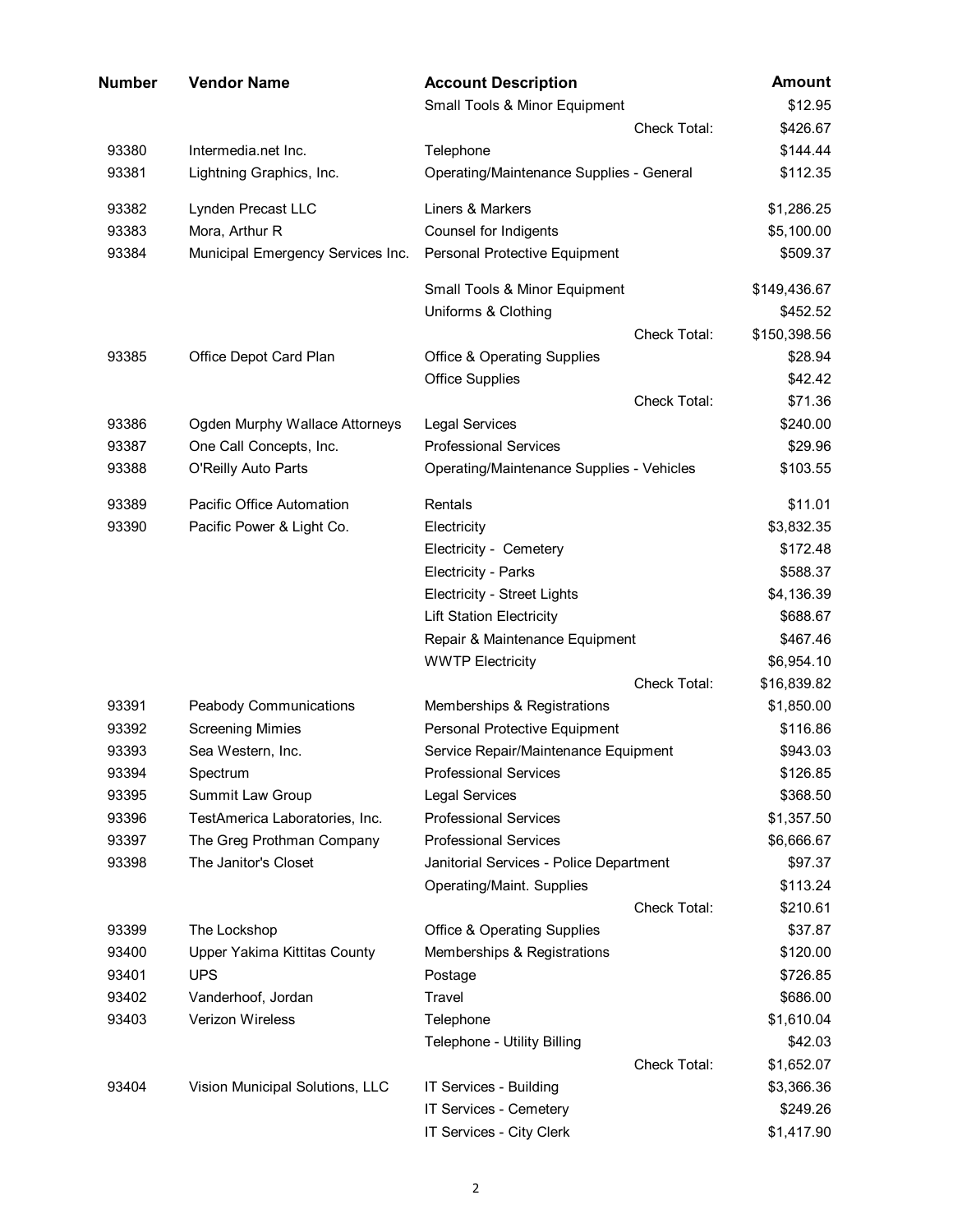| <b>Number</b>                                                                | <b>Vendor Name</b>                         | <b>Account Description</b>               | <b>Amount</b> |  |  |
|------------------------------------------------------------------------------|--------------------------------------------|------------------------------------------|---------------|--|--|
|                                                                              |                                            | IT Services - Code Enforcement           | \$48.86       |  |  |
|                                                                              |                                            | IT Services - Community Dev              | \$45.10       |  |  |
|                                                                              |                                            | IT Services - Customer Service           | \$893.70      |  |  |
|                                                                              |                                            | IT Services - Executive                  | \$78.53       |  |  |
|                                                                              |                                            | <b>IT Services - Facilities</b>          | \$19.94       |  |  |
|                                                                              |                                            | <b>IT Services - Finance</b>             | \$2,621.67    |  |  |
|                                                                              |                                            | <b>IT Services - Fire</b>                | \$939.60      |  |  |
|                                                                              |                                            | IT Services - Legislative                | \$136.08      |  |  |
|                                                                              |                                            | <b>IT Services - MVTV</b>                | \$375.84      |  |  |
|                                                                              |                                            | IT Services - Parks                      | \$259.23      |  |  |
|                                                                              |                                            | <b>IT Services - Personnel</b>           | \$1,729.89    |  |  |
|                                                                              |                                            | <b>IT Services - Police</b>              | \$9,214.56    |  |  |
|                                                                              |                                            | IT Services - Sewer Operations           | \$1,174.06    |  |  |
|                                                                              |                                            | IT Services - Sewer Treatment            | \$263.65      |  |  |
|                                                                              |                                            | IT Services - Solid Waste Operations     | \$1,012.55    |  |  |
|                                                                              |                                            | IT Services - Street                     | \$306.78      |  |  |
|                                                                              |                                            | IT Services - Water Operations           | \$740.44      |  |  |
|                                                                              |                                            | Operating/Maintenance Supplies - General | \$1,737.68    |  |  |
|                                                                              |                                            | <b>Professional Services</b>             | \$277.03      |  |  |
|                                                                              |                                            | Service/Maintenance Agreements           | \$8,553.60    |  |  |
|                                                                              |                                            | Check Total:                             | \$35,462.31   |  |  |
| 93405                                                                        | WA St Dept of Licensing                    | Weapon Permit - DOL License              | \$57.00       |  |  |
| 93406                                                                        | Yakima Bindery & Printing Co               | <b>Office &amp; Operating Supplies</b>   | \$36.13       |  |  |
| 93407                                                                        | Yakima Valley Conference of<br>Governments | <b>Professional Services</b>             | \$648.50      |  |  |
| 93408                                                                        | Yakima Waste Systems, Inc.                 | <b>Recycling Services</b>                | \$112.54      |  |  |
| EFTAP3/2021                                                                  | <b>Invoice Cloud</b>                       | 1/3 On-Line Utility Payment Charges      | \$3,358.55    |  |  |
| EFTAP256                                                                     | WA St Dept of Revenue                      | <b>Excise Taxes</b>                      | \$21,927.67   |  |  |
|                                                                              | <b>Grand Total</b>                         |                                          | \$359,443.16  |  |  |
| Total Accounts Payable for Checks #93355 - 93408 and EFTAP3/2021 & EFTAP256. |                                            |                                          |               |  |  |

I, the undersigned, do hereby certify under penalty of perjury that the materials have been furnished, the services rendered or the labor performed as described herein, that any advance payment is due and payable pursuant to a contract or is available as an option for full or partial fulfillment of a contractual obligation, and that the claim is a just, due and unpaid obligation against the City of Toppenish, and that I am authorized to authenticate and certify to said claim.

Robbie Cabell<br>Debbie Zabell, Administrative Services Director

March 4, 2021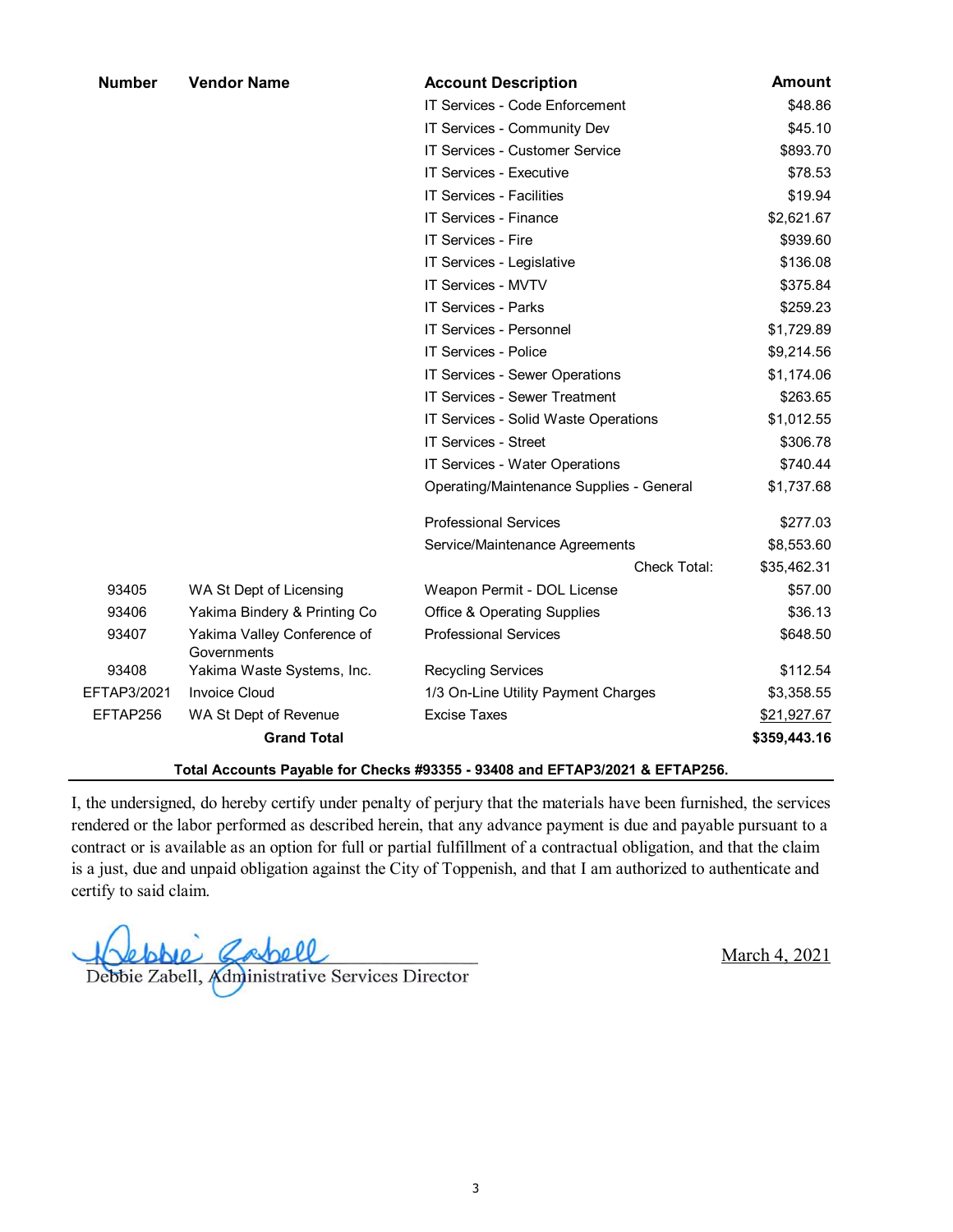<span id="page-10-0"></span>

# **CITY OF TOPPENISH REQUEST FOR COUNCIL ACTION Agenda Bill No.:** 21-014

**Meeting Date:** March 8, 2021

**Subject:** Telecommunications Franchise Change of Indirect Control for LS Networks to InstarAGF Asset Management Inc.

**Attachments:** Resolution 2021-11, Exhibit A - Consent to Transfer of LS Networks Stock to InstarAGF Asset Management Inc.

**Presented by:** Lance Hoyt, City Manager

**Approved For Agenda By:** Lance Hoyt, City Manager

# **Discussion:**

Lightspeed Networks owns a telecommunications network within the City of Toppenish and holds a franchise (2012) from the City for its operations. LS Networks has requested approval by the city of a sale of its stock to InstarAGF Asset Management Inc. through Pacific Broadband Partners IA, LLC. The franchisee is a limited asset corporation which is being acquired by a holding company. Such transfers are common in the telecommunications industry.

The City's franchisee requires that certain information be certified to the City and that the City has the right to approve any transfer either of the franchise itself or of an ownership interest in the company. In this case, W. Scott Snyder, Ogden Murphy Wallace, has reviewed the franchise action and recommends that the City Council approve the transfer.

The holder of the franchise, LS Networks, remains in operation, only its stock has been sold. The sale of stock could improve the funds available to the franchisee, LS Networks, to conduct its operations in the City and maintain its facilities. Accordingly, Mr. Snyder suggests that there is no detriment to the City and potential benefits from being tied to a larger framework with greater resources.

This type of ownership structure and the occasional transfer of equity ownership is common in the telecommunications industry.

**Fiscal Impact:** No financial impact to the City.

**Recommendation:** Motion to approve Resolution 2021-11 authorizing the City Manager to sign Exhibit A – Consent to Transfer of LS Networks Stock to InstarAGF Asset Management Inc.

**Alternatives: 1)** Do not approve. **2)** Forward to Study Session for further review.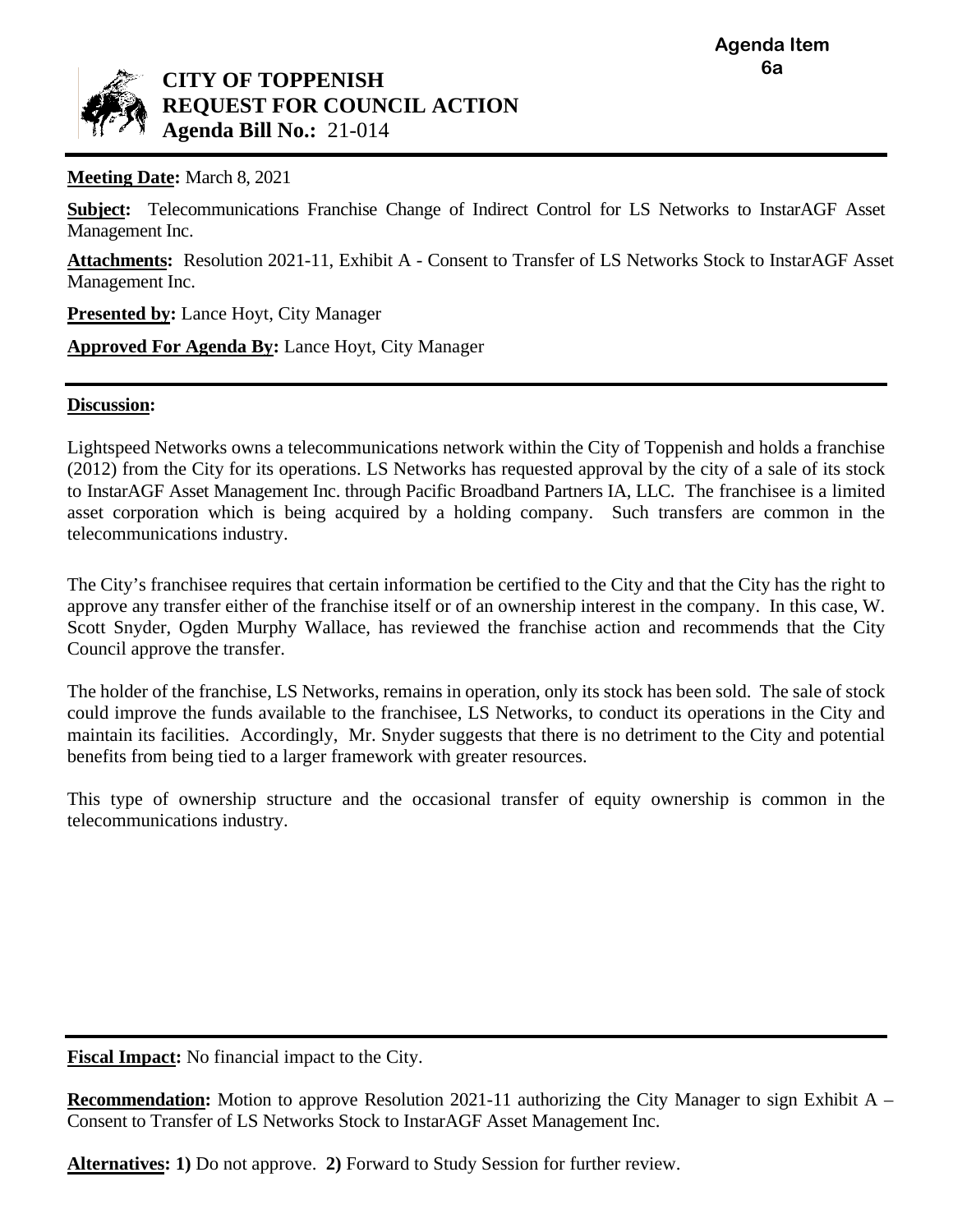#### RESOLUTION 2021-11

# **A RESOLUTION OF THE CITY COUNCIL OF THE CITY OF TOPPENISH, WASHINGTON, APPROVING THE CHANGE OF INDIRECT CONTROL OF LIGHTSPEED NETWORKS, INC. DBA LS NETWORKS, A FRANCHISEE OF THE CITY**

WHEREAS, Lightspeed Networks, Inc. an Oregon corporation dba LS Networks ("Franchisee") owns, operates and maintains a telecommunications system (the "System") in the City of Toppenish pursuant to a telecommunications franchise ("Franchise") granted by the City of Toppenish (the "Franchise Authority"), and Franchisee is the current duly authorized holder of the Franchise; and

WHEREAS, pursuant to an agreement for purchase of all outstanding stock ("Agreement"), associated with Franchisee by Instar AGF Asset Management, Inc. through Pacific Broadband Partners IA, LLC ("Acquirer"), a Delaware corporation, Acquirer will purchase 100% of the shareholder interests of Franchisee, (and so will own 100% of the indirect ownership interests in Franchisee), and, as a result, the indirect control of Franchisee will change (the "Change of Control"); and

WHEREAS, Franchisee and Acquirer have requested the consent of the City of Toppenish to the transfer of control in accordance with the requirements of the Franchise Article IV, Section 1, and have provided the Franchise Authority with all certified information necessary to facilitate a decision by the Franchise Authority (the "Certification"); and

WHEREAS, the City Council has reviewed the Certification, followed all required procedures in order to consider and act upon the application for approval of Change of Control, and finds Acquirer to be suitable to indirectly control Franchisee.

# NOW THEREFORE BE IT RESOLVED BY THE CITY COUNCIL OF THE CITY OF TOPPENISH, WASHINGTON AS FOLLOWS:

Section 1. The City Council hereby consents to the Change of Control, all in accordance with the terms of the Franchise and applicable law and authorizes the City Manager to execute a Consent to Transfer, attached hereto as Exhibit A and incorporated by this reference as fully as if herein set forth.

Section 2. The City Council confirms that the Franchise is valid and outstanding and in full force and effect and there are no defaults under the Franchise. Subject to compliance with the terms of this Resolution, any action necessary with respect to the Change of Control has been duly and validly taken.

Section 3. This Change of Control does not change any of the terms contained within the Franchise. Franchisee must continue to comply with all such terms of the Franchise.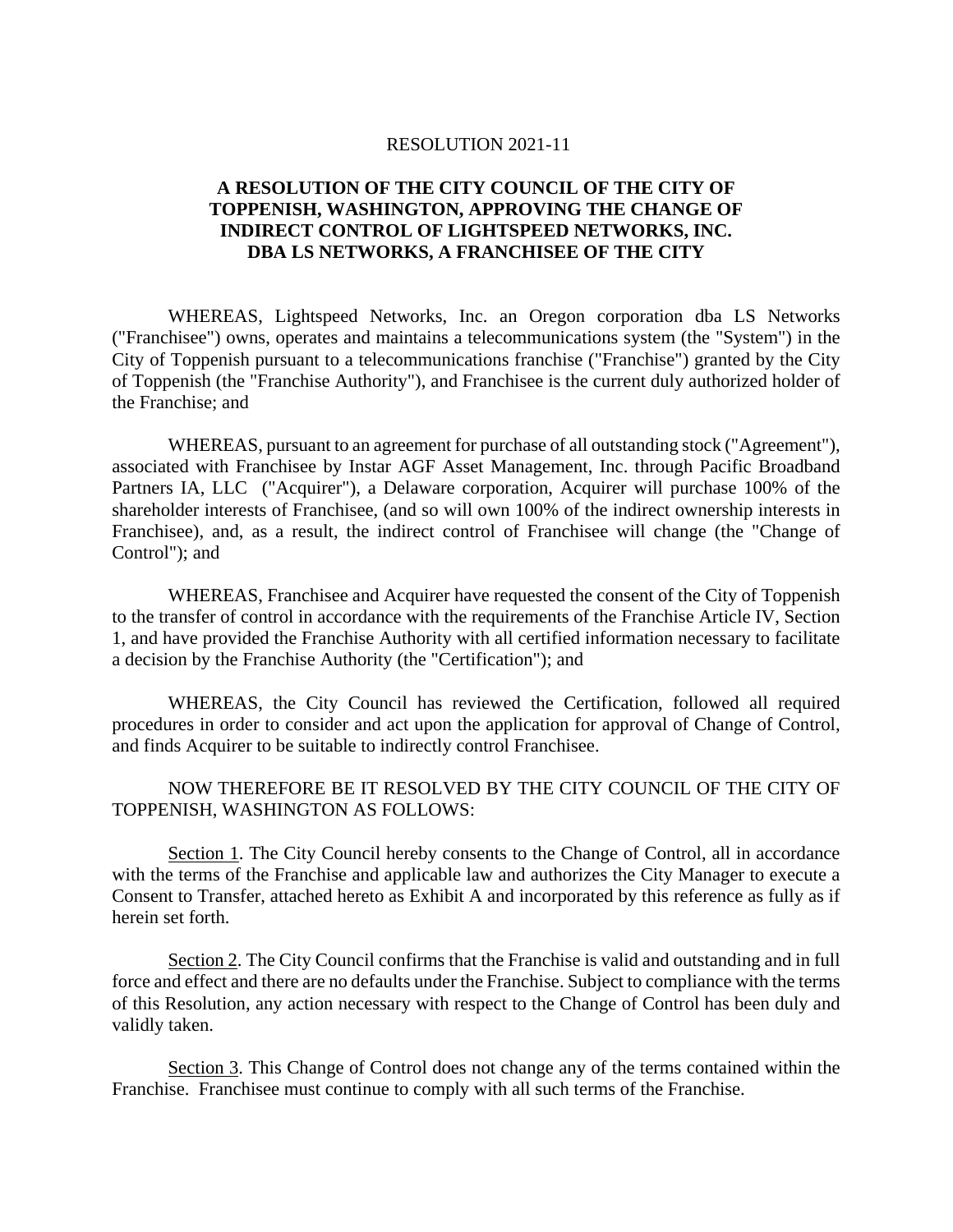Section 4. This Resolution shall be effective immediately upon passage and signatures hereto.

Section 5. This Resolution shall have the force of a continuing agreement with Franchisee and Acquirer, and Franchise Authority shall not amend or otherwise alter this Resolution without the consent of Franchisee and Acquirer.

PASSED by the Toppenish City Council at its regular meeting held on March 8, 2021.

MARK OAKS, Mayor

\_\_\_\_\_\_\_\_\_\_\_\_\_\_\_\_\_\_\_\_\_\_\_\_\_\_\_\_\_\_\_\_\_\_\_\_\_\_\_\_\_

ATTEST:

HEIDI RIOJAS, CMC, City Clerk

\_\_\_\_\_\_\_\_\_\_\_\_\_\_\_\_\_\_\_\_\_\_\_\_\_\_\_\_\_\_\_\_\_\_\_\_\_\_\_\_\_\_\_\_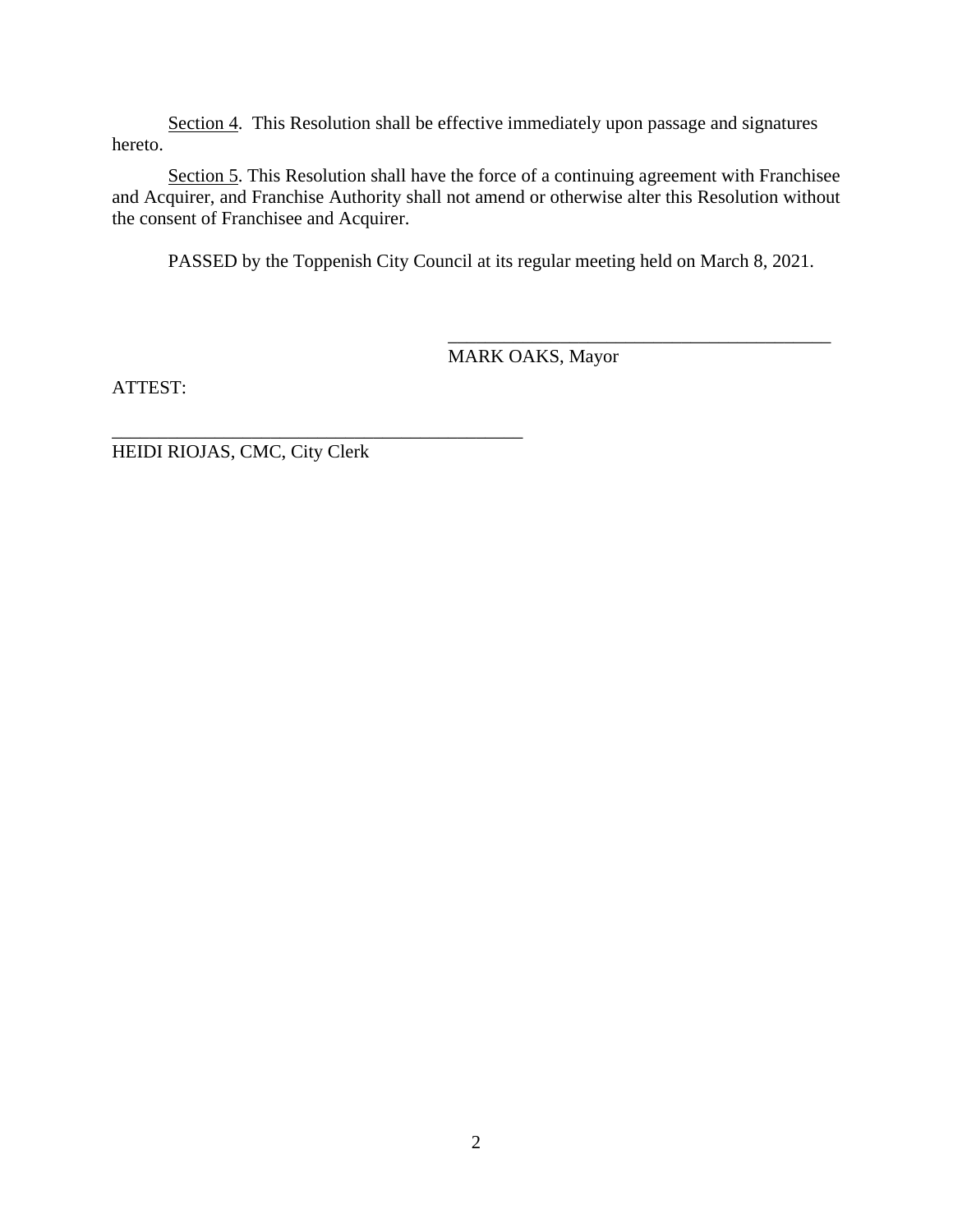# **Exhibit A**

# **CONSENT TO TRANSFER OF LS NETWORKS STOCK TO INSTARAGF ASSET MANAGEMENT INC.**

On October 10, 2020, LS Networks' shareholders agreed to sell all shares in LS Networks to InstarAGF Asset Management Inc. While ownership of the company will change, LS Networks, its operations, and services will remain the same. As a result, LS Networks will remain the franchisee and will continue to be bound by the lawful terms and conditions of its current franchise agreement with the City of Toppenish ("Franchise Agreement").

LS Networks' Franchise Agreement with Toppenish requires that LS Networks provide notice to and request approval from Toppenish of changes in ownership. To comply with Article IV of the Franchise Agreement, LS Networks provided notice of the sale of its stock to Toppenish on October 21, 2020, to which Toppenish hereby consents as executed below.

I hereby warrant that I, on the behalf of the City of Toppenish, am authorized to consent to the transfer of ownership described above. No amendment or other alteration of the Franchise Agreement is adopted at this time. This consent is effective upon execution and shall have the force of a continuing agreement with the franchisee, LS Networks.

Executed on the  $\rule{1em}{0.15mm}$  of  $\rule{1em}{0.15mm}$   $\qquad$   $\qquad$   $\qquad$   $\qquad$   $\qquad$   $\qquad$   $\qquad$   $\qquad$   $\qquad$   $\qquad$   $\qquad$   $\qquad$   $\qquad$   $\qquad$   $\qquad$   $\qquad$   $\qquad$   $\qquad$   $\qquad$   $\qquad$   $\qquad$   $\qquad$   $\qquad$   $\qquad$   $\qquad$   $\qquad$   $\qquad$   $\qquad$   $\qquad$ 

\_\_\_\_\_\_\_\_\_\_\_\_\_\_\_\_\_\_\_\_\_\_\_\_\_\_\_\_\_\_\_\_\_\_\_\_\_\_ **Signature** 

\_\_\_\_\_\_\_\_\_\_\_\_\_\_\_\_\_\_\_\_\_\_\_\_\_\_\_\_\_\_\_\_\_\_\_\_\_\_ Printed Name of Signatory

\_\_\_\_\_\_\_\_\_\_\_\_\_\_\_\_\_\_\_\_\_\_\_\_\_\_\_\_\_\_\_\_\_\_\_\_\_\_ Title

ATTEST:

\_\_\_\_\_\_\_\_\_\_\_\_\_\_\_\_\_\_\_\_\_\_\_\_\_\_\_\_\_\_\_\_\_\_\_ Clerk